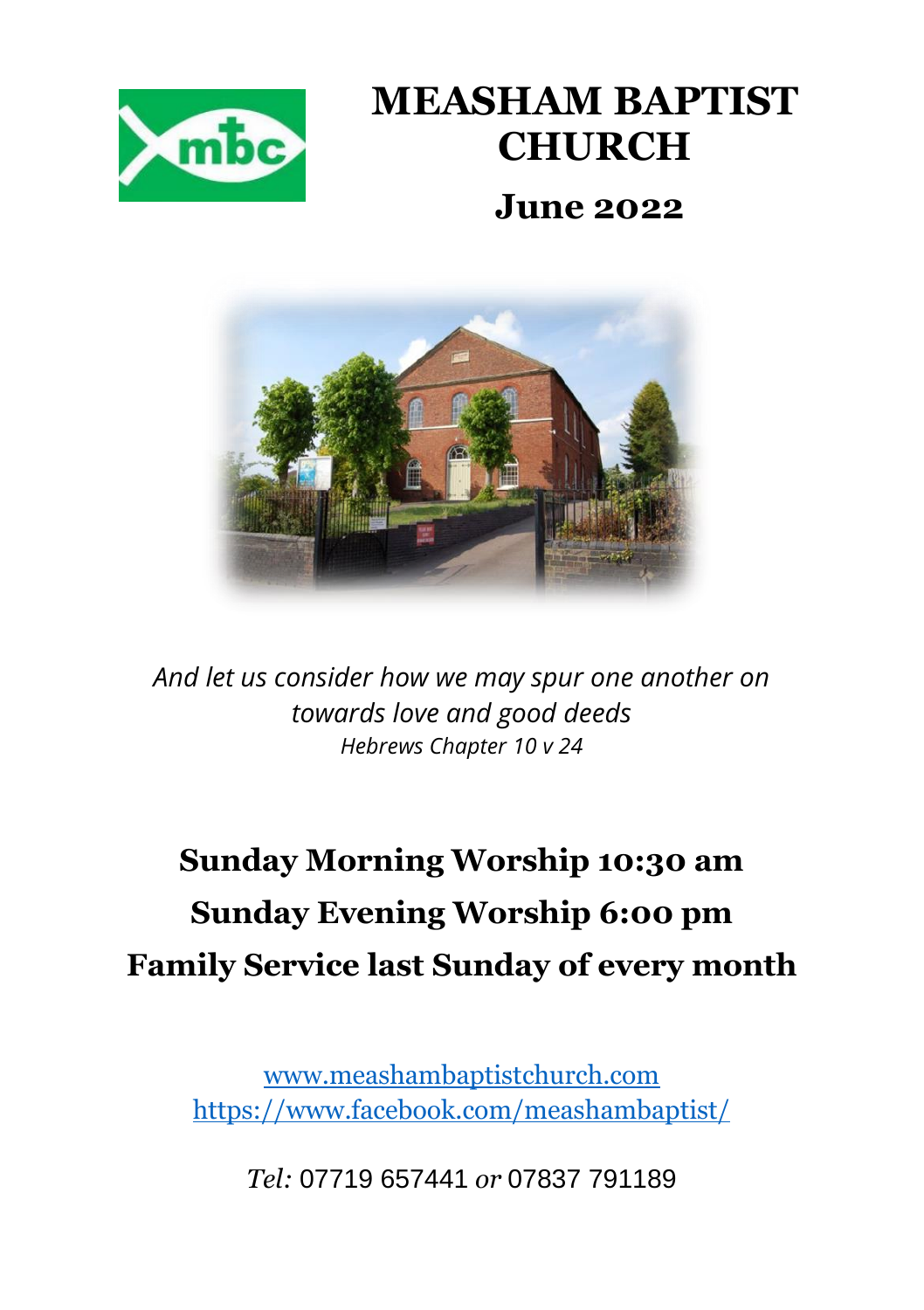### **WEEKLY ACTIVITIES**

| <b>Mondays</b><br>$6:15 - 7:45$ pm | 1st Measham Girls' and Boys' Brigade        |
|------------------------------------|---------------------------------------------|
| <b>Tuesdays</b>                    |                                             |
| $9:30 - 11:30$ am                  | Smarties - craft and play for babies & tots |
| 10:00 am                           | Walk & Talk (Hicks Lodge - LE65 2UP)        |
|                                    |                                             |
| Wednesdays                         |                                             |
| 7:00 pm                            | Testify – Singing Group                     |
| <b>Thursdays</b>                   |                                             |
| $7:30 - 9:00 \text{ pm}$           | <b>Bible Study and Prayer Meeting</b>       |

### **BIRTHDAYS**

*The LORD bless you and keep you; the LORD make his face to shine upon you and be gracious to you; the LORD lift up his countenance upon you and give you peace. Numbers 6:24-26*

> rd Les Robinson th Joshua Webster th Julie Taylor th Harry Robinson th Jackie Neal th Alan Harris

Thank you to all who support the birthday scheme. Unfortunately, the BMS are unable to accept any more stamps. If any of you know another charity, please let me know - Pauline

#### **1 st Measham Girls' and Boys' Brigade**

By the time you read this, we will hopefully all have safely returned from our 3-day camp at Beaumanor. We are taking 22 children and 7 members of staff away for a weekend camp with high ropes adventures, woodland shelter building and land buggy construction amongst lots of other exciting activities. Look out for photographs in the next edition!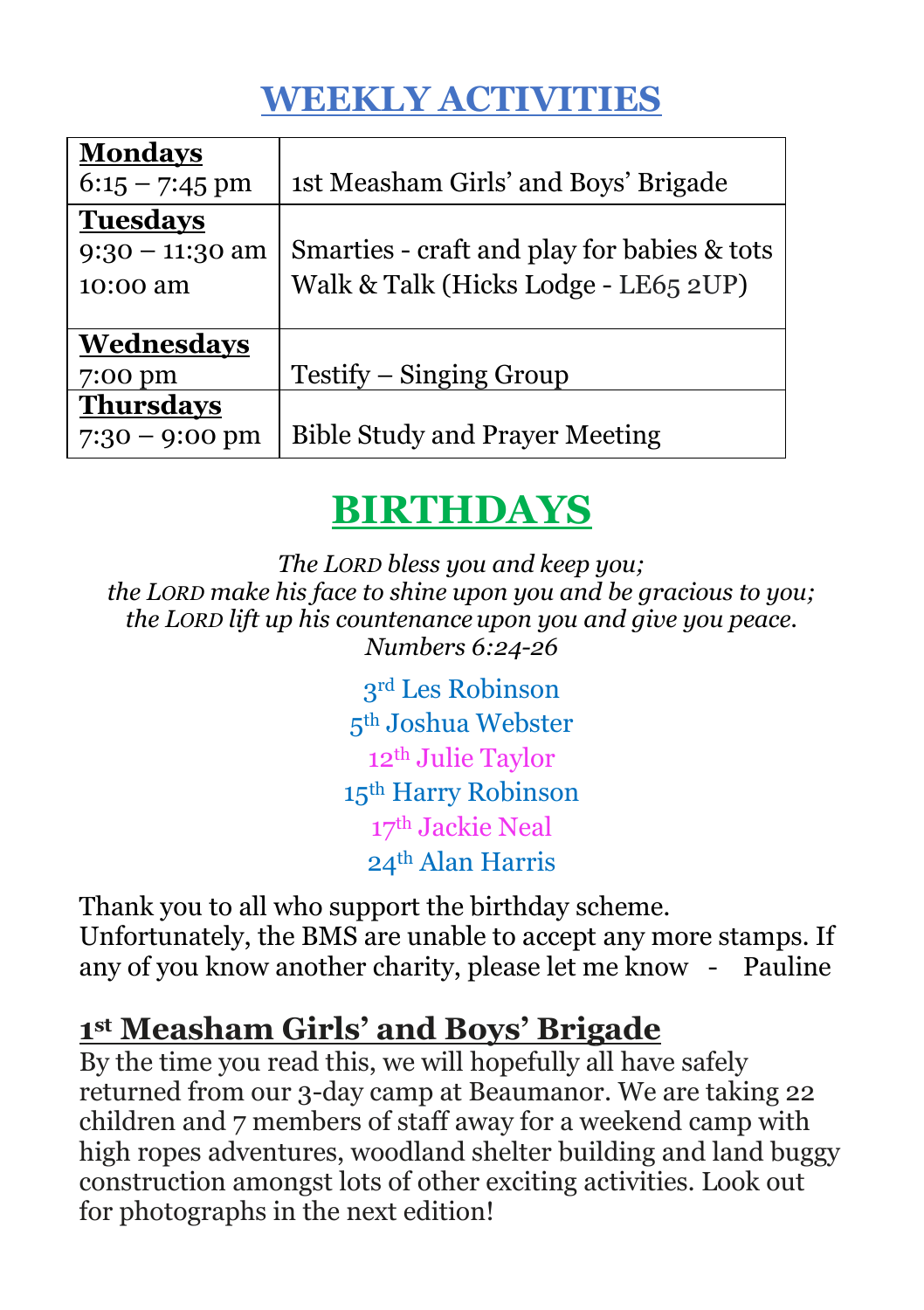#### **THIS MONTH**

| <b>LIFT (Ladies in Fellowship Together)</b>           |          |  |  |  |  |
|-------------------------------------------------------|----------|--|--|--|--|
| Wednesday 1st                                         | 10:00 am |  |  |  |  |
| Wednesday $15^{\text{th}}$ 10:00 am                   |          |  |  |  |  |
| (no meeting Wed $29th$ )                              |          |  |  |  |  |
| <b>GIFT (Gentlemen in Fellowship Together)</b>        |          |  |  |  |  |
| Thursday 9 <sup>th</sup>                              | 10:00 am |  |  |  |  |
| Thursday $23^{\text{rd}}$ 10:00 am                    |          |  |  |  |  |
| Venues thc: For details contact Michael: 07795 288554 |          |  |  |  |  |
| <b>Lunch Club</b>                                     |          |  |  |  |  |
| Wednesday 8 <sup>th</sup>                             | 12:00 am |  |  |  |  |
| <b>Men's Breakfast</b>                                |          |  |  |  |  |
| Saturday 25 <sup>th</sup>                             | 8:30 am  |  |  |  |  |

## **Dates for your diary**

*Saturday 2nd July* Ladies Afternoon Tea at 2:30pm

*Sunday 3rd July*

Church Family Lunch at Ronna's, 19 Babelake Street, Packington

Demand for foodbank services has increased foodbank across the UK and, in this area, is up 61% on the same period last year. Unfortunately, donations are also down. Since 1 April, Ashby Foodbank (of which we are part) has given out 4.5 tonnes of food but has received only 3 tonnes in donations. Our support at this time is especially needed and donations are really appreciated. At the moment, we are short of sponge puddings, fruit juice, snacks (e.g., pot noodles, cuppa soups), tinned vegetables, custard, coffee and tea (small packs of 80 bags). Thank you, Nicky, Nic and Sarah.